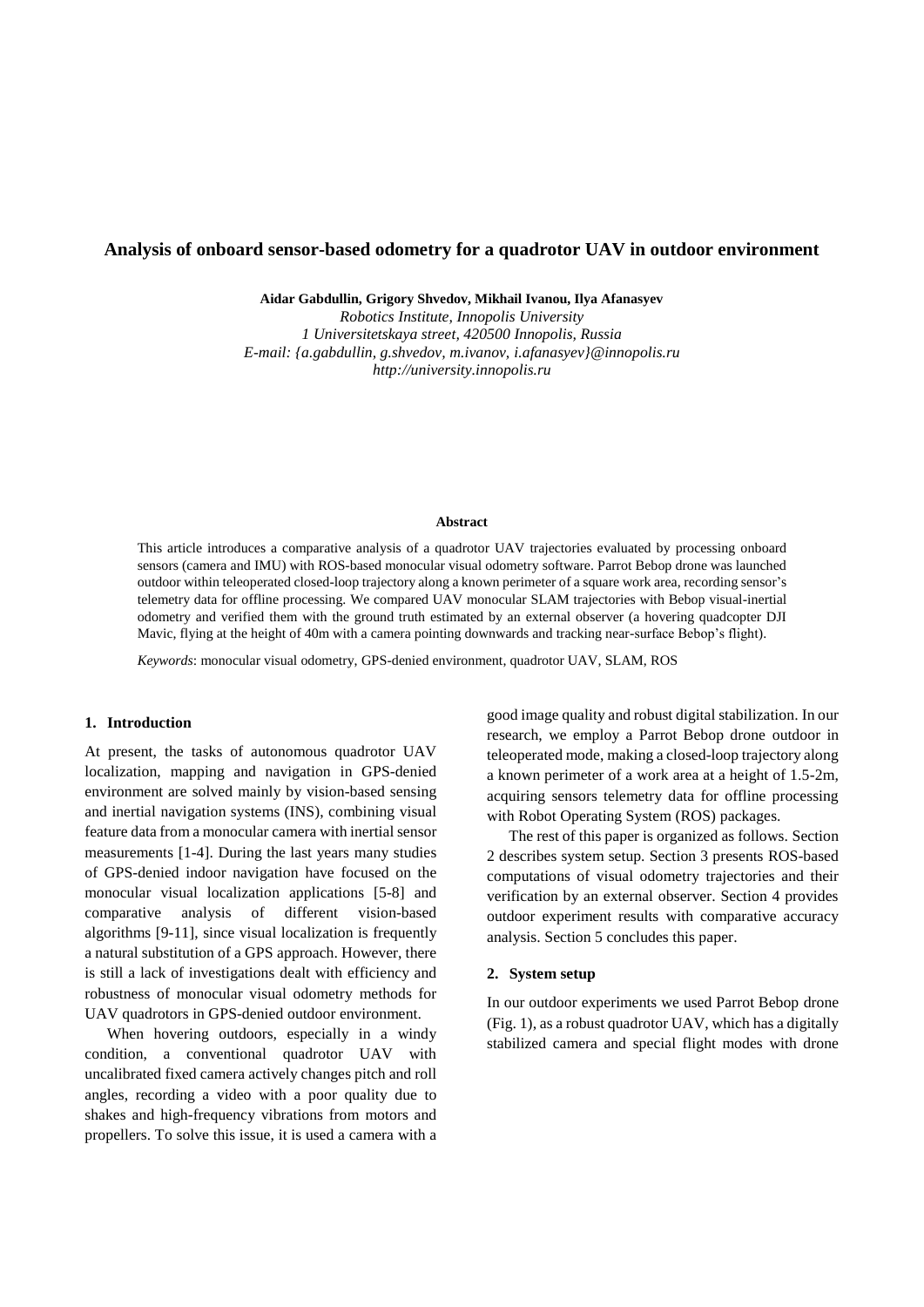*Aidar Gabdullin, Grigory Shvedov, Mikhail Ivanou, and Ilya Afanasyev*

landing in case of collisions<sup>a</sup>. Bebop controls stability and maneuverability of its flight by automatic processing sensors data from 3D inertial measurement unit (IMU), an ultrasound sensor of an 8m range, a pressure sensor and a vertical camera (to track the speed). Bebop quadrotor can record video in a 180° panoramic view by the 14mpx "fisheye" camera with digital image stabilization, taking stable aerial footage independently on UAV maneuvers. Parrot Bebop drone has a firmware with integrated visual-inertial velocity estimation (without GPS), and an open source ROS wrapper<sup>b</sup> to get and process telemetry data.

For a top-view Bebop's trajectory validation (as the ground truth) we used a hovering DJI Mavic quadrocopter<sup>c</sup> as an external observer. It was also teleoperated to hold a position at the height of 40m with a camera pointing downwards and tracking near-surface Bebop's flight. Its camera is actively gyro-stabilized with a brushless gimbal, recording a video with the resolution of 1920\*1080 at 60 fps. For observer sensor's data processing we utilized OpenCV 3.0<sup>d</sup> and ROS Kinetic<sup>e</sup>.

#### **3. Bebop drone odometry and its verification**

### **3.1.** *Bebop visual-inertial odometry*

Parrot Bebop drone has a default option of odometry calculation by a bebop\_autonomy driver<sup>f</sup>, which allows reading from UAV camera, odometry, GPS and drone states (i.e. on-board data also known as Navdata). The odometry integrates visual-inertial velocity over time (dead reckoning), using video stream from Bebop's front camera with a *bebop\_driver* and Bebop's position & velocity in an ENU aligned odometry (which is based on REP-103 specifies an ENU (East, North, Up) coordinate frame for outdoor navigation<sup>g</sup>). Since odometery is calculated from Bebop States (Navdata), the update rate is limited to 5 Hz that can be a reason for growth of trajectory deviation error during Bebop flight (see loop closure displacements in trajectories in Fig. 2a during three cycles of UAV flight along the same work area perimeter in Fig. 1). Visual-inertial odometry seems to provide relevant results in steady-weather conditions, but in strong wind and rapid changes in accelerations, we

1

observed a displacement at ~10m per cycle at a wind of 6m/s (Fig. 2) Therefore, we employed DJI Mavic drone as an external observer for a ground truth.



(a) Parrot Bebop drone. (b) Experimental work area

Fig. 1. Outdoor experiments with Parrot Bebop drone

#### **3.2.** *Odometry verification by external observer*

As a ground truth (reference trajectory) we used an external observer data taken from a hovering DJI Mavic quadcopter, flying at an altitude of 40m with a camera pointed down and tracking near-surface Bebop's flight. We processed the image footages offline, tracking Bebop with following steps: (1) Computing a dense optical flow with color coding for each video frame [12]; (2) Converting images to grayscale and thresholding; (3) Detection of Bebop contour and its center position *(x,y)*. As additional DJI Mavic camera calibration the landmark size in work area were measured in advance, thus we transformed image pixels to geocoordinates in meters.



Fig. 2. Difficulties with UAV odometry estimations: (a) Three loop closure displacements in Bebop visual-inertial odometry trajectories (in meters) for UAV flight under the same work area in windy conditions; (b) Divergence of UAV trajectory received with Direct Sparse Odometry (DSO).

## **3.3.** *ROS-based Visual SLAM*

ORB-SLAM: Oriented FAST and Rotated BRIEF<sup>h</sup> [13] in most cases is one of the most accurate and robust

<sup>a</sup> Parrot Bebop Drone description: http://global.parrot.com/

**b** ROS driver for Parrot Bebop drone, based on Parrot's official ARDroneSDK3: http://wiki.ros.org/bebop\_autonomy

<sup>c</sup> DJI Mavic drone: https://www.dji.com/mavic

<sup>d</sup> OpenCV 3.0 library: https://opencv.org/opencv-3-0.html

<sup>e</sup> ROS Kinetic Kame middleware : http://wiki.ros.org/kinetic

<sup>f</sup> ROS Driver for Parrot Bebop Drone (quadrocopter) 1.0 & 2.0: http://bebop-autonomy.readthedocs.io/en/latest/index.html

<sup>&</sup>lt;sup>g</sup> REP-103 provides a reference for the units and coordinate conventions used within ROS: http://www.ros.org/reps/rep-0103.html h ORB-SLAM2 package, github.com/raulmur/ORB SLAM2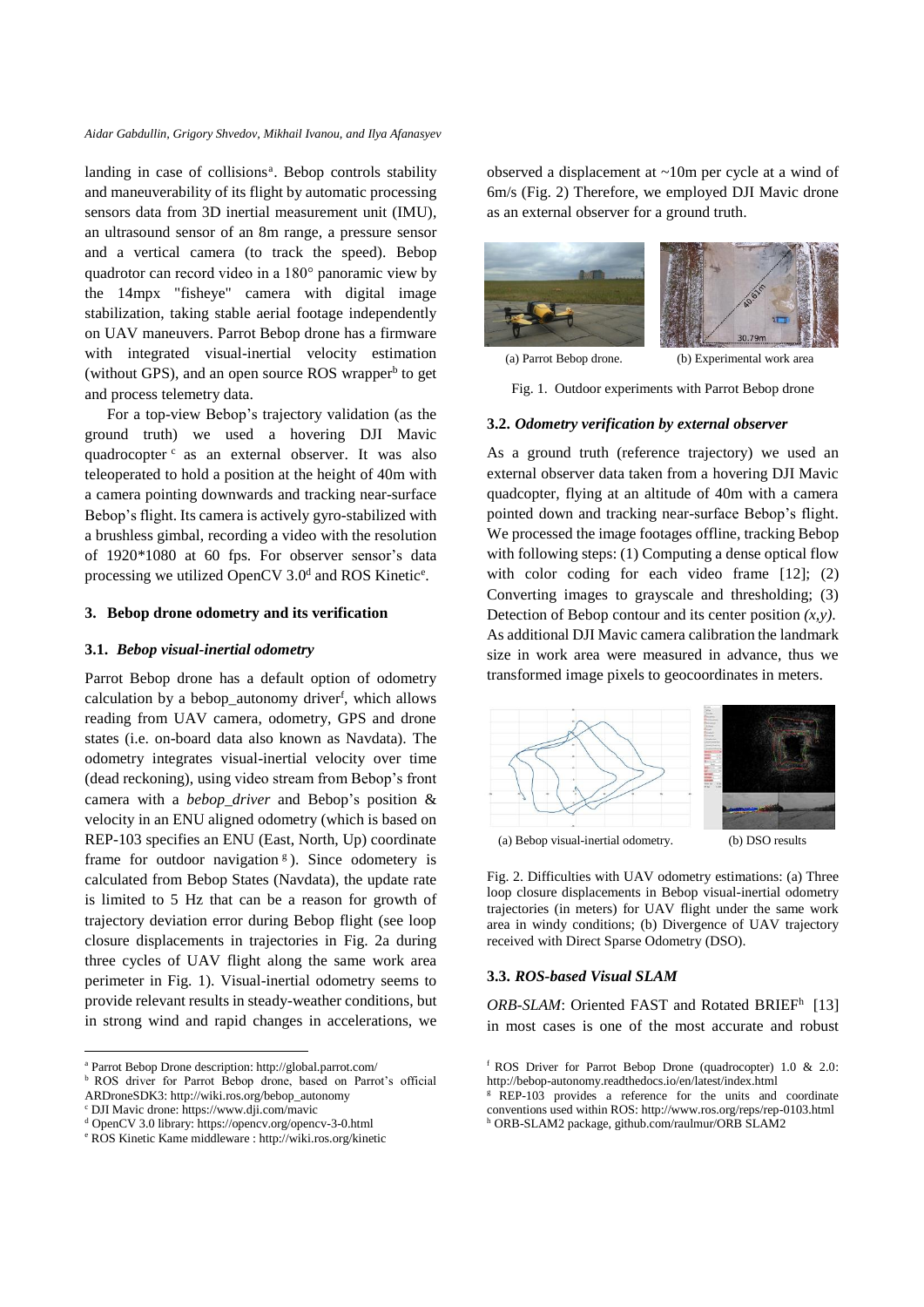SLAM solution that has ROS-based package with bundle adjustment, monocular feature-based observations and camera trajectory estimation. Thus, ORB SLAM includes features from different images in 3D space and visual odometry tracks for unmapped regions (Fig. 3). Finally, we built the UAV trajectory, but while testing we detected some ORB-SLAM difficulties with: (1) random character of initialization (mostly, due to lack of features); (2) adding new points to a map (since ORB-SLAM needs some time for new keyframes); (3) camera rotations (then SLAM tracking tends to get lost features and trajectory); (4) dependence trajectory deviation accuracy on camera calibration and scaling to metric scale. To overcome some problems in our experiment we teleoperated Bebop drone along closed-loop trajectory with slow rotations in the work area corners.





Fig. 3. ORB SLAM point clouds and trajectory visualization

LSD-SLAM: Large-Scale Direct Monocular SLAM<sup>i</sup> [14] performs image-to-image alignment with simultaneous tracking, depth map estimation and optimization (Fig. 4). However, this method is highly demanding of computing resources and sensitive to camera calibration. Despite map optimization, which includes loop closure detection, the resulting trajectory has lower precision than ORB-SLAM one (although LSD-SLAM point cloud is much denser than for ORB-SLAM). In our case, Bebop's camera has a rolling shutter, thus the results were not so accurate as they could be with global shutter camera. Nevertheless, LSD-SLAM demonstrates stable work, excepting the cases of fast camera rotation, and has no problems with initialization.



<u>.</u>

(a) Depth map with features. (b) Point cloud and trajectory

Fig. 4. LSD-SLAM featured depth map and UAV trajectory.

DSO: Direct Sparse Odometry<sup>j</sup> [15] combines sparse and direct visual odometry methods, minizing a photometric error evaluated directly from images. DSO is sensitive to camera calibration and suffers from Bebop camera distortions, therefore in our case instead of loop closure we got divergence of UAV trajectories (Fig. 2b).

#### **4. Outdoor Experiment and Results**

Experimental dataset was recorded in bag-file during Parrot Bebop drone flight and sensor's telemetry data was processed offline with visual SLAM algorithms. Fig. 5 illustrates the comparison of all UAV odometry trajectories evaluated with ROS-based monocular visual SLAM methods, Bebop visual-inertial odometry and the reference trajectory (ground truth) from the external observer (DJI Mavic drone). For monocular SLAM methods (ORB and LSD) the computed trajectories were properly scaled. For error estimation we computed maximum and average deviations with the formulae:

where *x,y* are coordinates of odometry estimation and ground truth correspondingly, and N is a number of

$$
\max dev = \max \left( \sqrt{\left( x_i^{traj} - x_i^{gt} \right)^2 + \left( y_i^{traj} - y_i^{gt} \right)^2} \right), \quad (1)
$$

$$
avg. \ dev. = \frac{1}{N} \sum_{i=1}^{N} \sqrt{(x_i^{traj} - x_i^{gt})^2 + (y_i^{traj} - y_i^{gt})^2}. \quad (2)
$$

samples (points) in path. Table 1 illustrates the error estimations (deviations) for UAV odometry trajectories.

Table 1. Estimated max and mean errors of UAV trajectory deviations for UAV sensor-based odometry

| Method                             | Average<br>deviation, m | Maximum<br>deviation, m |
|------------------------------------|-------------------------|-------------------------|
| Bebop visual-<br>inertial odometry | 2.53                    | 9.85                    |
| <b>ORB-SLAM</b>                    | 2.56                    | 8.52                    |
| LSD-SLAM                           | 4.45                    | 14.91                   |

<sup>i</sup> LSD-SLAM package, https://github.com/tum-vision/lsd slam

<sup>j</sup> DSO package, https://github.com/JakobEngel/dso